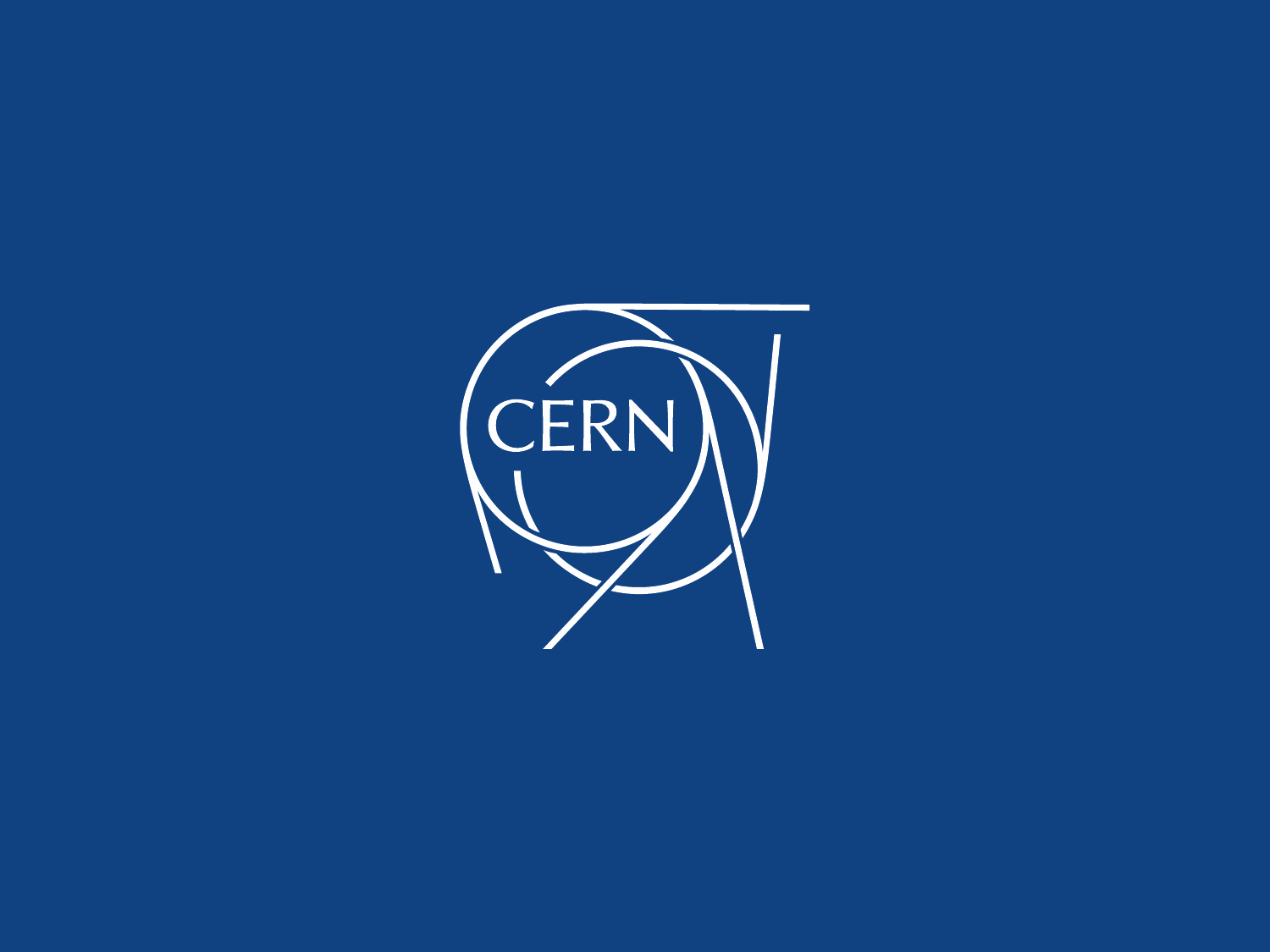### Measurement of the beam (transverse) emittances

**E. Bravin, G.Trad** on behalf of BE-BI

**LHC Lumi Days 2019** 4-5 June 2019

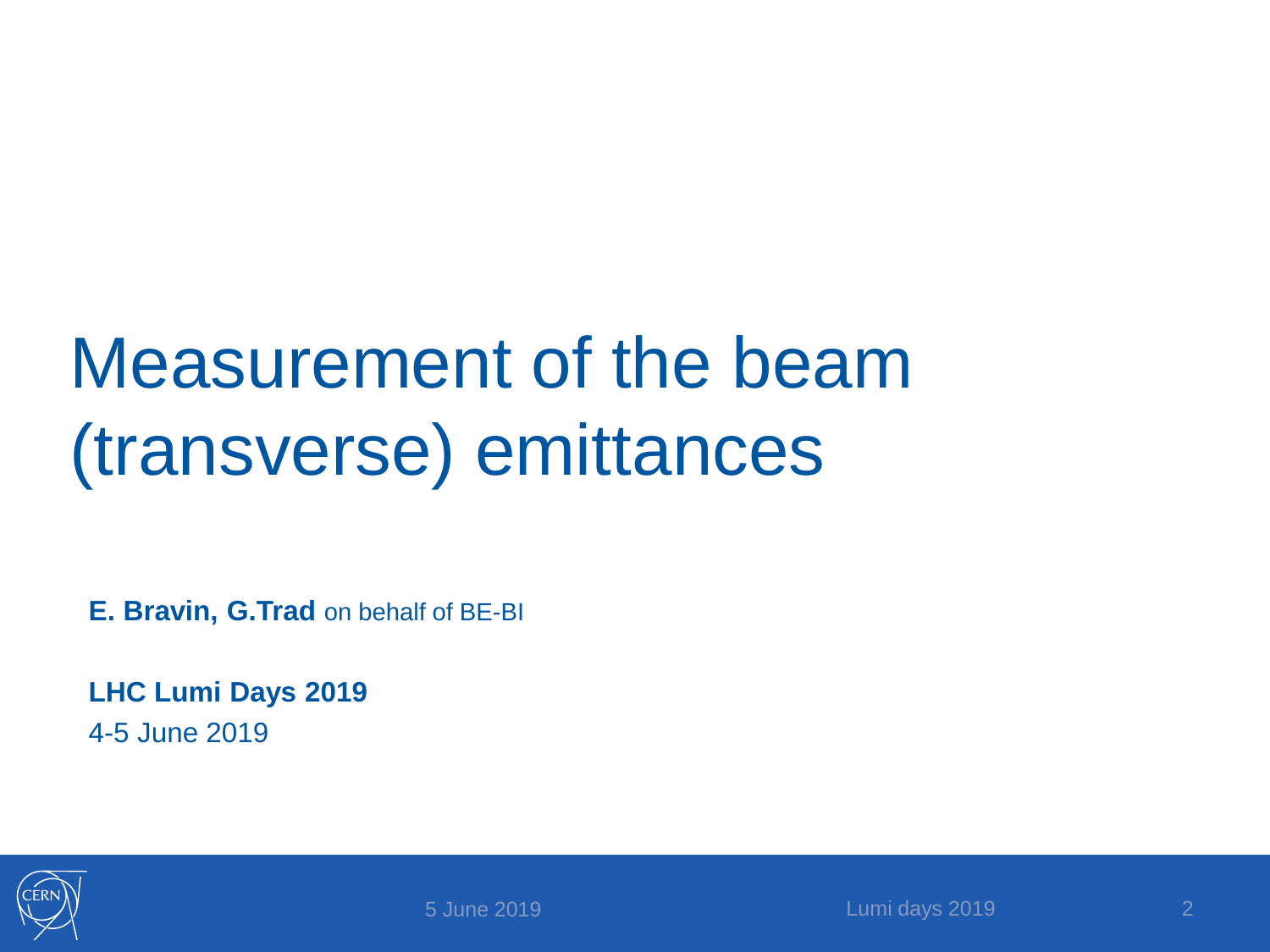## CONTENT





#### Wire Scanners Synchrotron Radiation **Monitors**

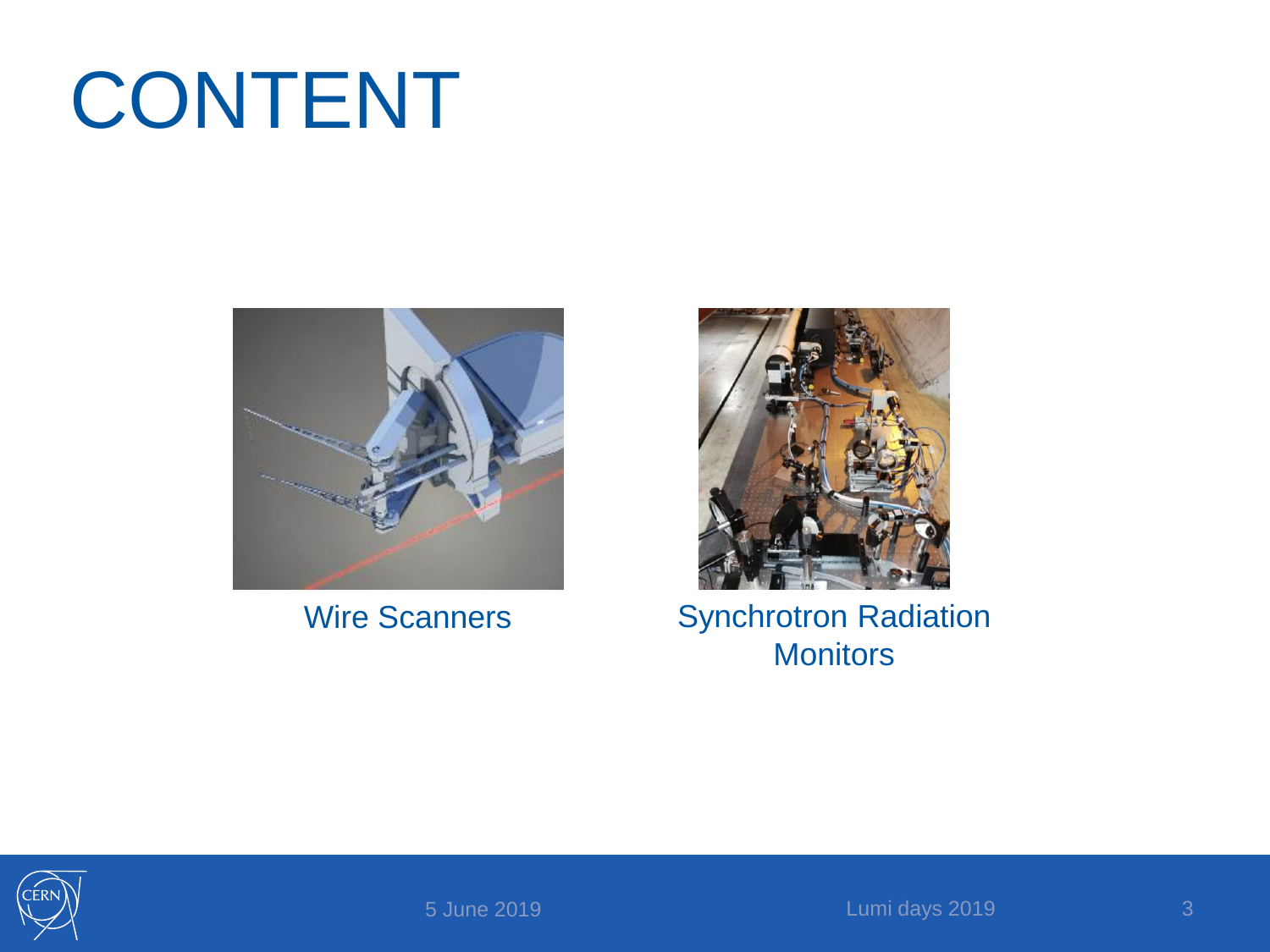## Wire scanners 1

- 4 Scanners per beam, 2H and 2V
- WS is the reference instrument for emittance measurement
- Possible to measure bunch by bunch beam size at any energy
- Use limited by total intensity in the machine
	- Wire damage (all energies)
	- Magnet quench (high energy)

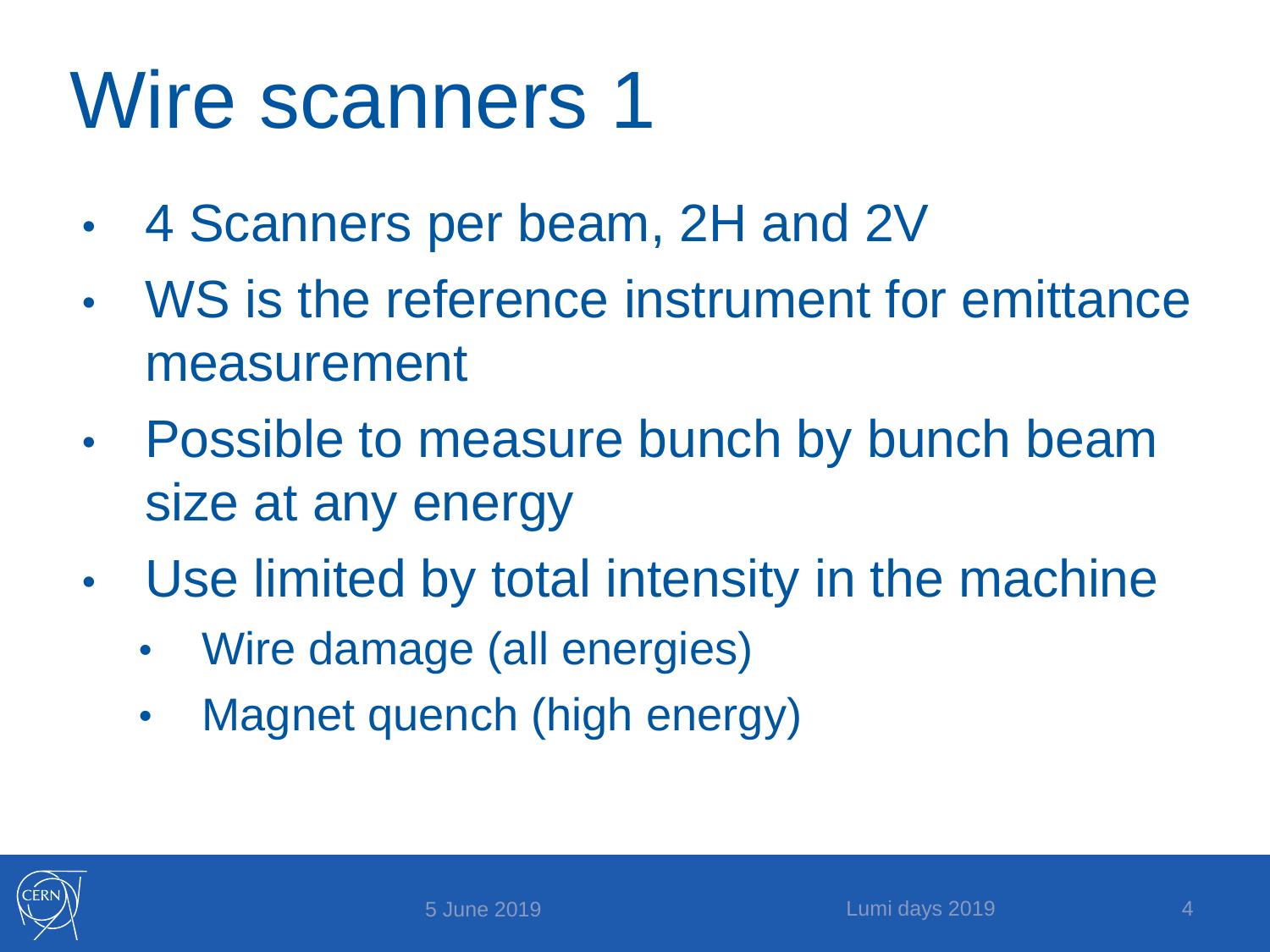## Wire scanners 2

- Principle
	- Scan a 30um diameter carbon wire trough the beam
	- Measure the flux of secondary particles ~10m downstream as function of wire position (scintillator+PMT)
- Error sources
	- Electronic noise on PMT signal + ADC
	- Linearity of PMT and electronics
	- Crosstalk between bunches (cables, BW)
	- Indirect sampling of wire position (fork w.r.t. wire)
	- Absolute scale of potentiometer
	- Electronic noise on potentiometer signal

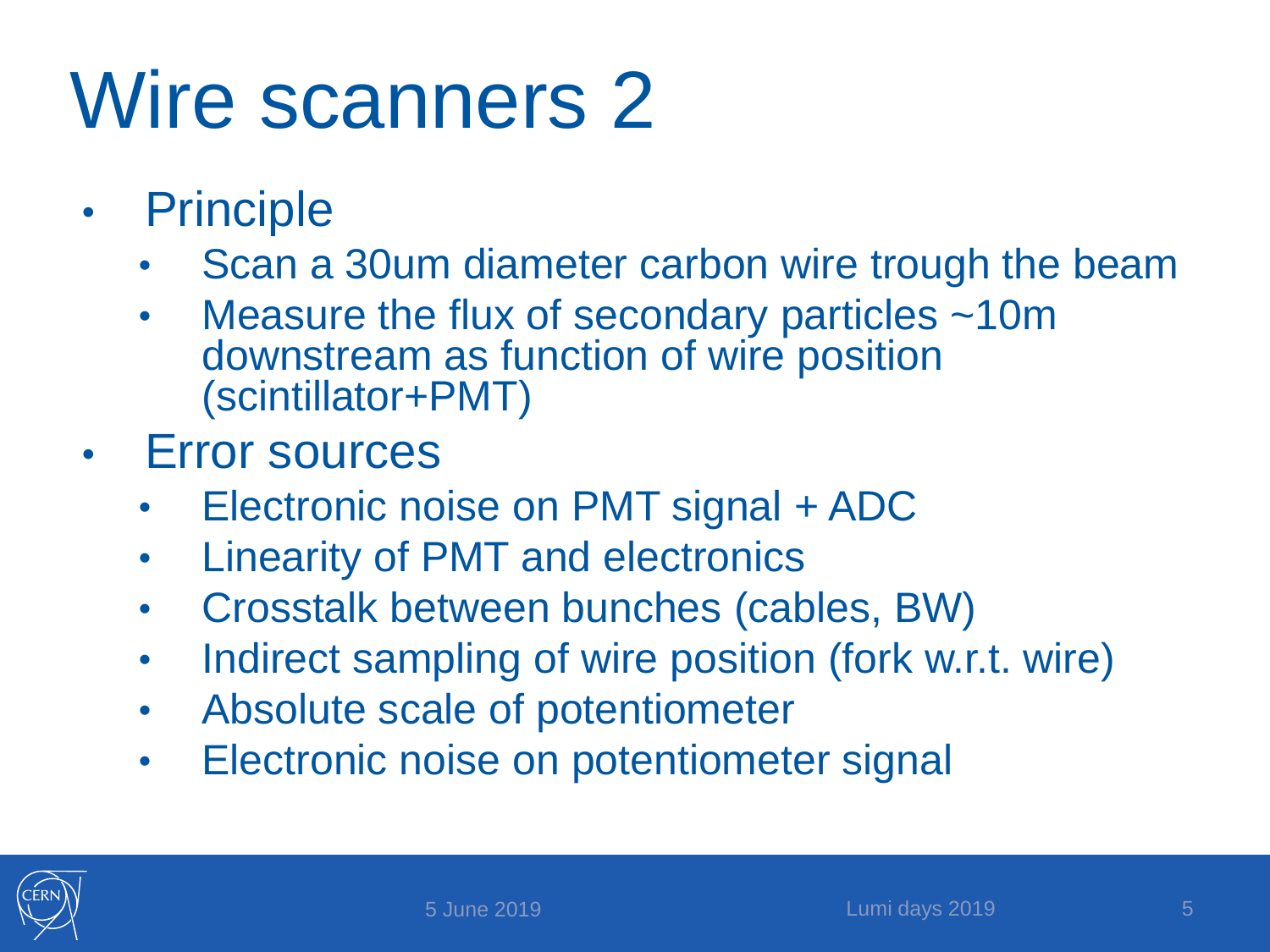### Example of WS profiles at 6.5 TeV



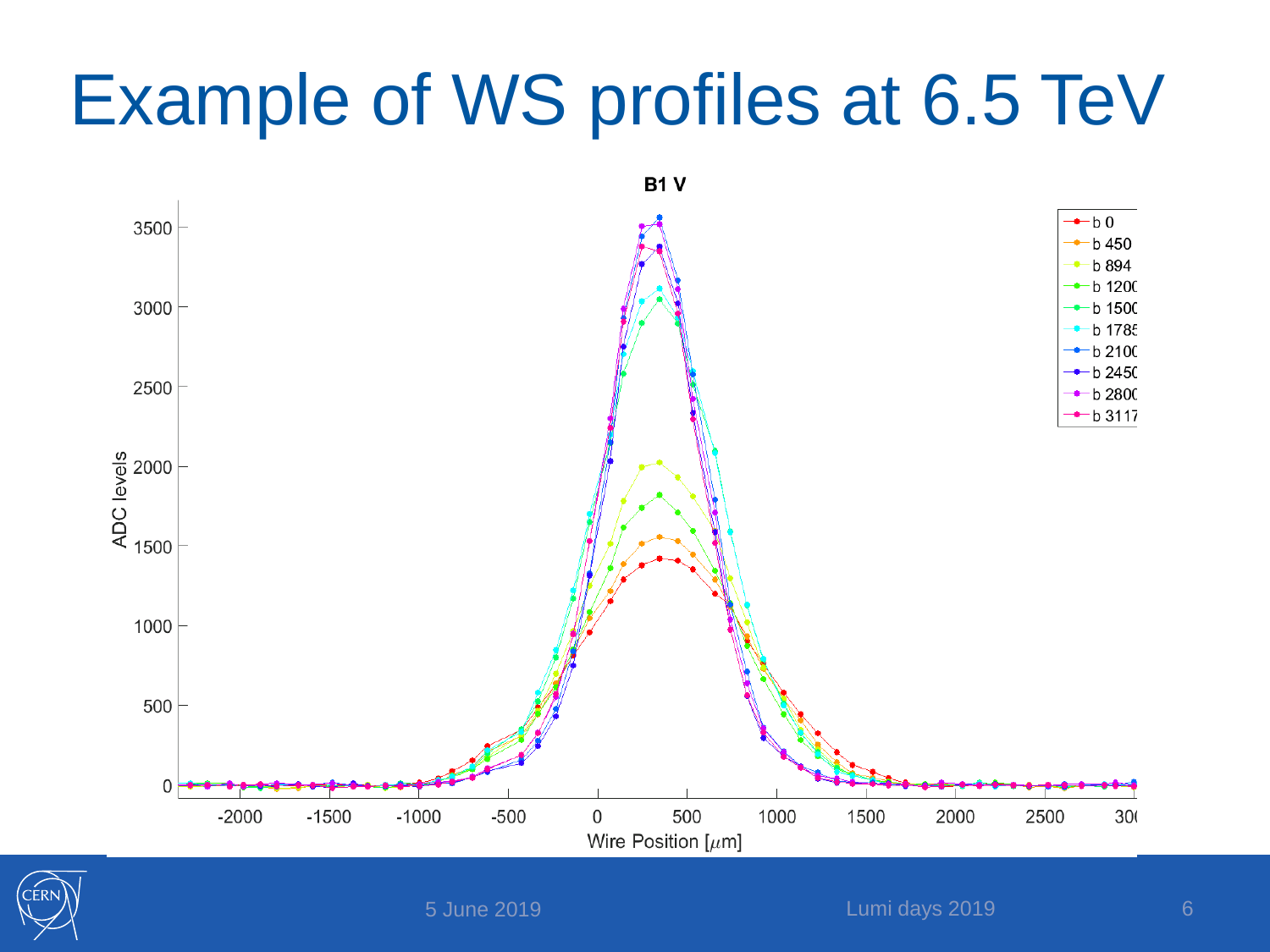## WS accuracy

**Compare** operational and spare scanners

Max difference 2.8% (B1V)

Max spread 4% (B2H)

Potentiometer of 1 WS crosschecked with interferometer, discrepancy <1%



B2 "operational" WS wires found damaged in LS2

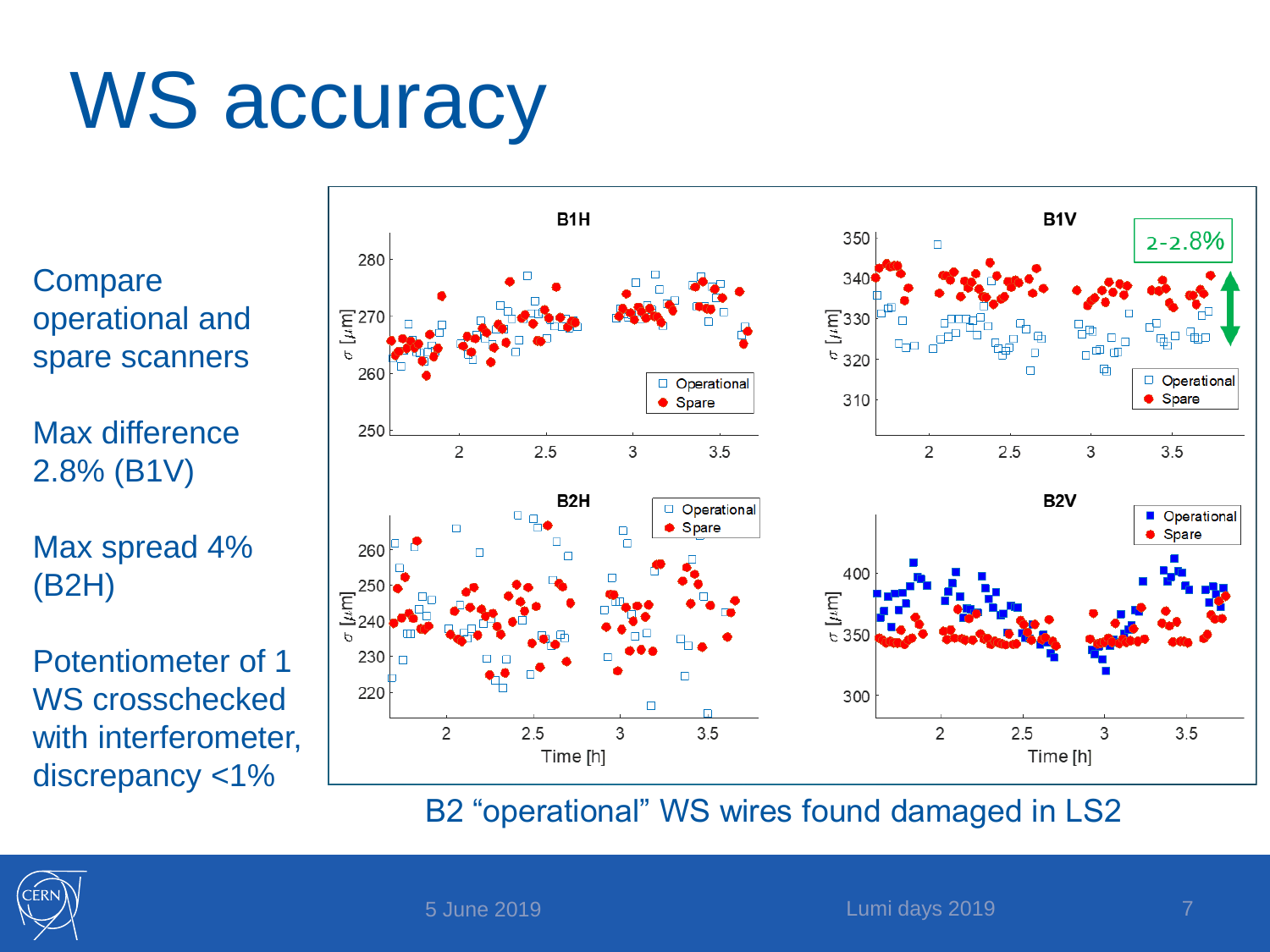## WS size evolution during cycle









#### "Steps" behavior not yet understood

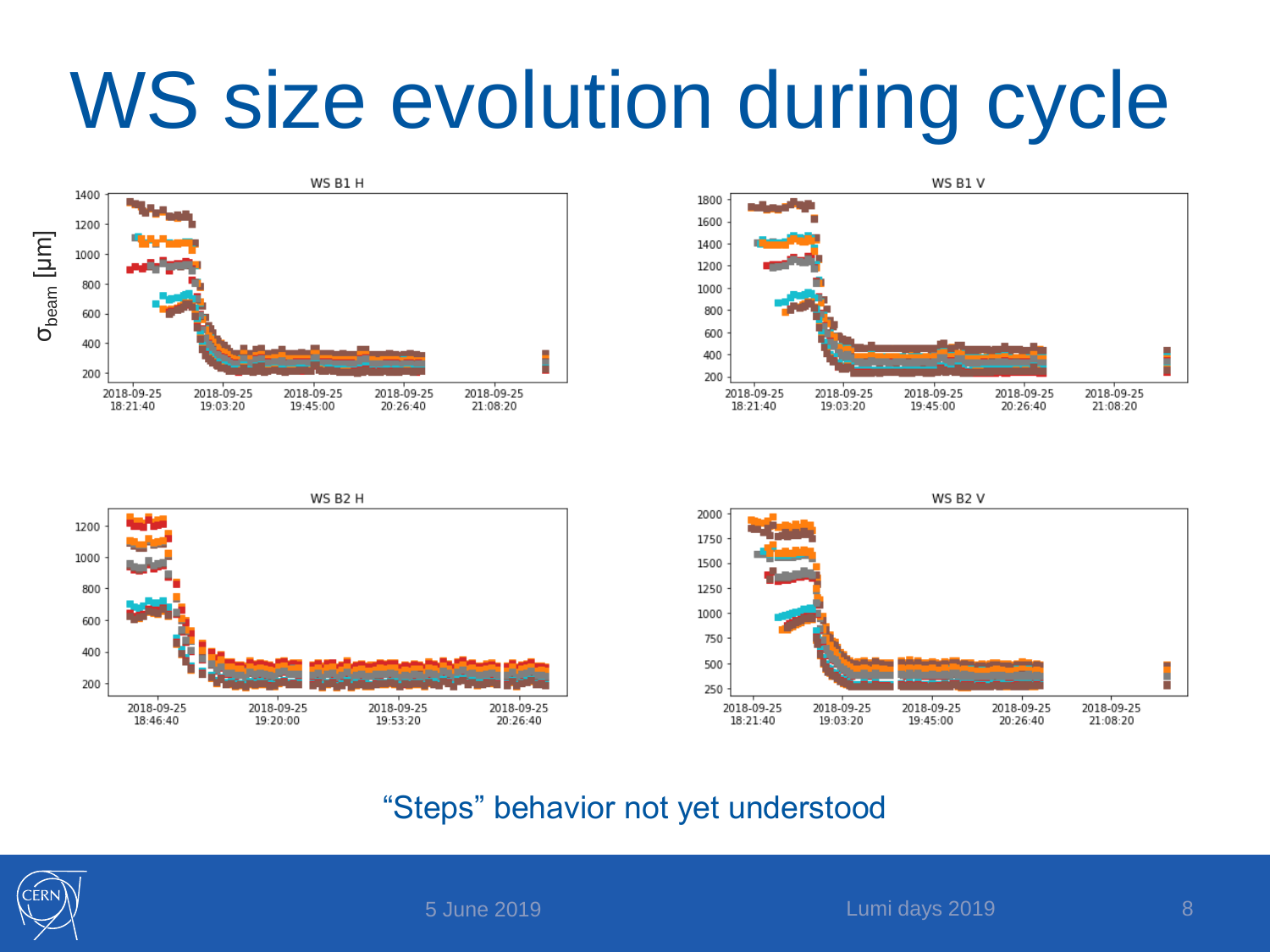#### WS emittance evolution during cycle



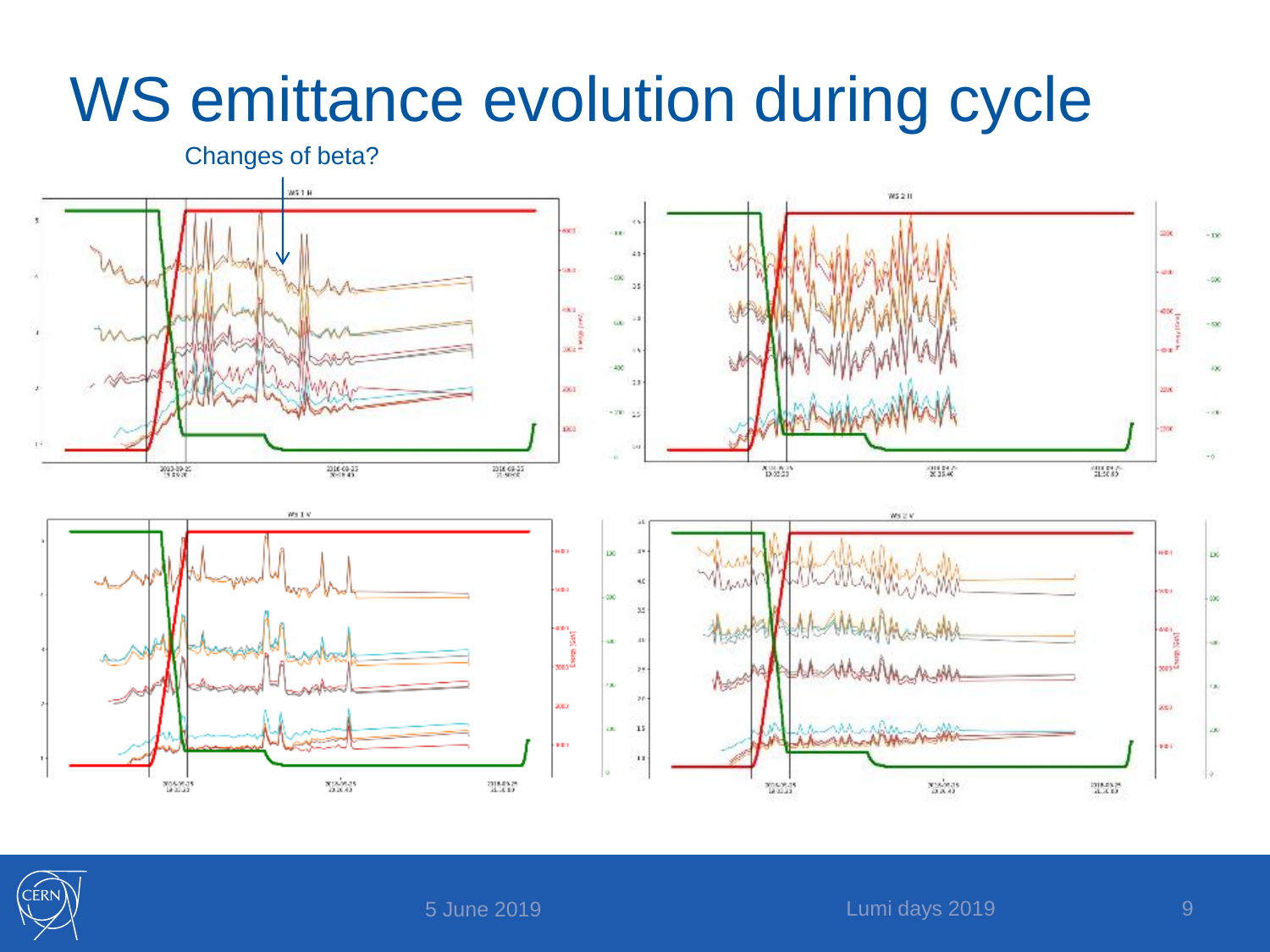## Synchrotron light telescope (BSRT)

- Complex source and optics
- **Magnification and** line spread function can only be determined by cross calibration with the WS
- **LHC optics enters** the cross calibration



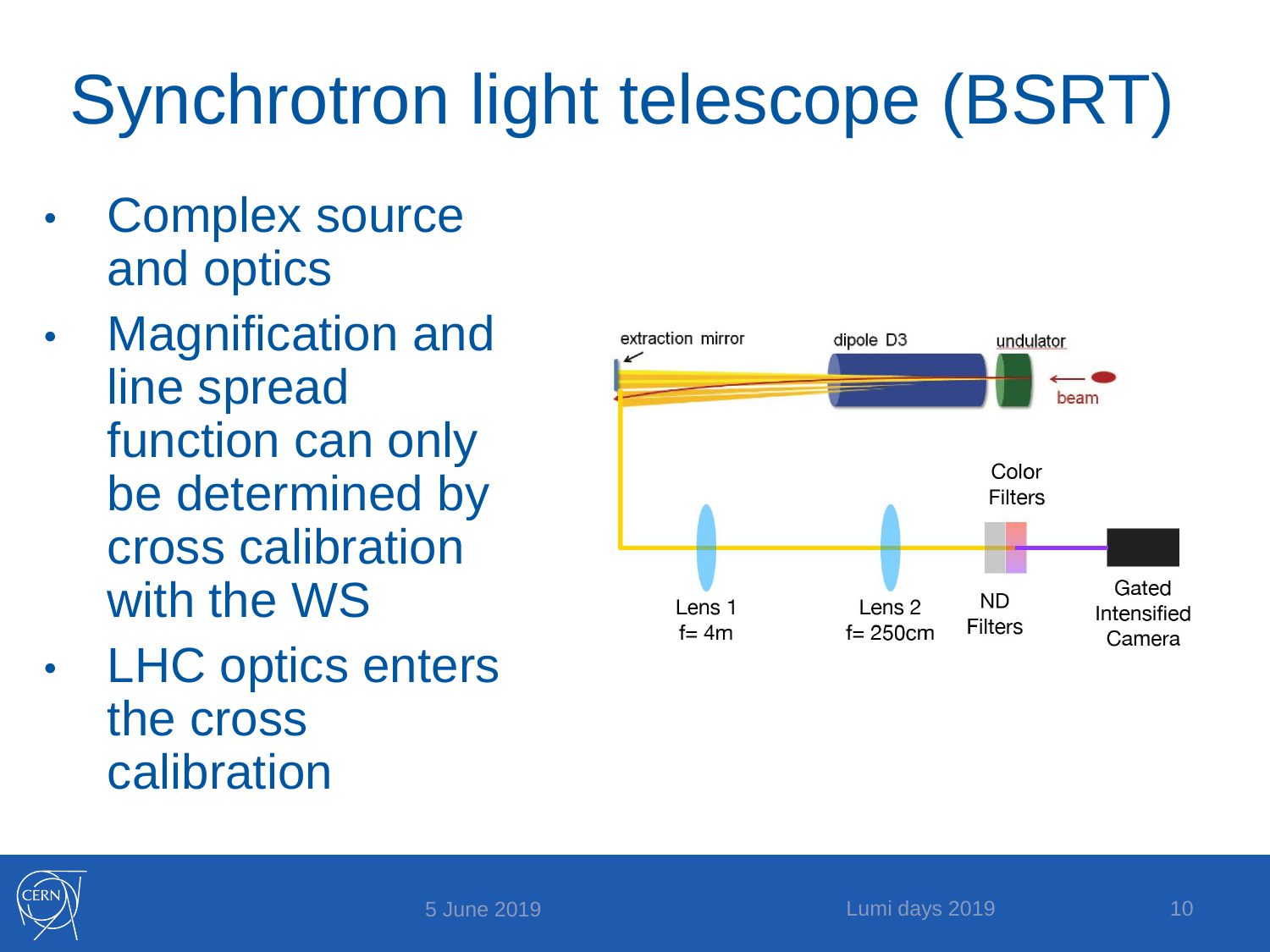## BSRT calibration



$$
\sigma_{BSRT}=\sqrt{\varepsilon\beta_{BSRT}}
$$

Assuming no dispersion at the WS and BSRT

$$
\sigma_{WS}=\sqrt{\varepsilon\beta_{WS}}
$$

$$
\sigma_{BSRT}^2 = s^2 \sigma_{BSRT_{pixels}}^2 - L S F^2
$$

$$
\sigma_{BSRT_{pixels}}^2 = \tfrac{1}{s^2} \tfrac{\beta_{BSRT}}{\beta_{WS}} \sigma_{WS}^2 - \tfrac{LSF^2}{s^2}
$$

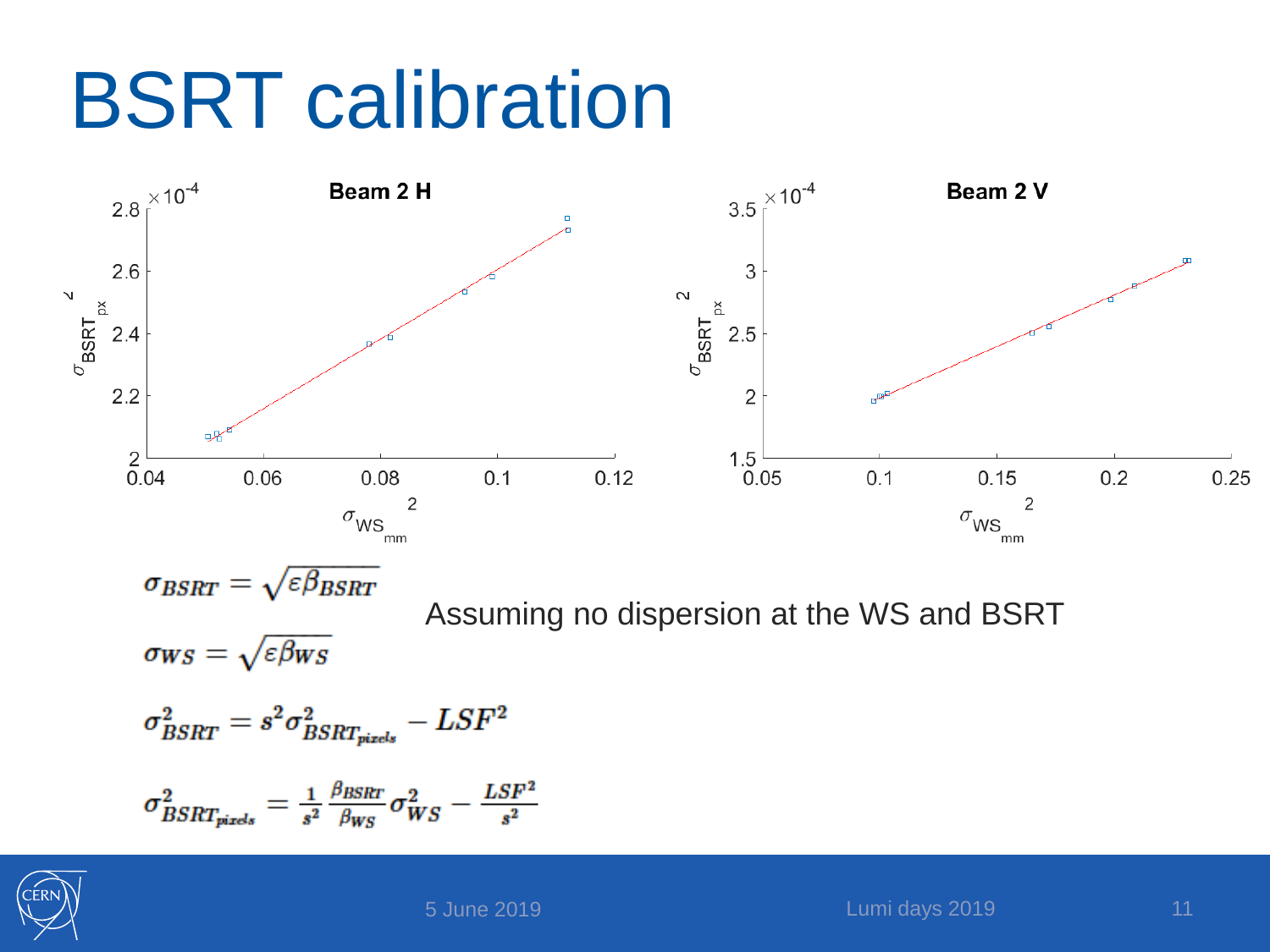# L<sub>2</sub> lens scan repeatability



4 lens scans

Very close results

Max difference between any two calibrations <5% above 1.5um

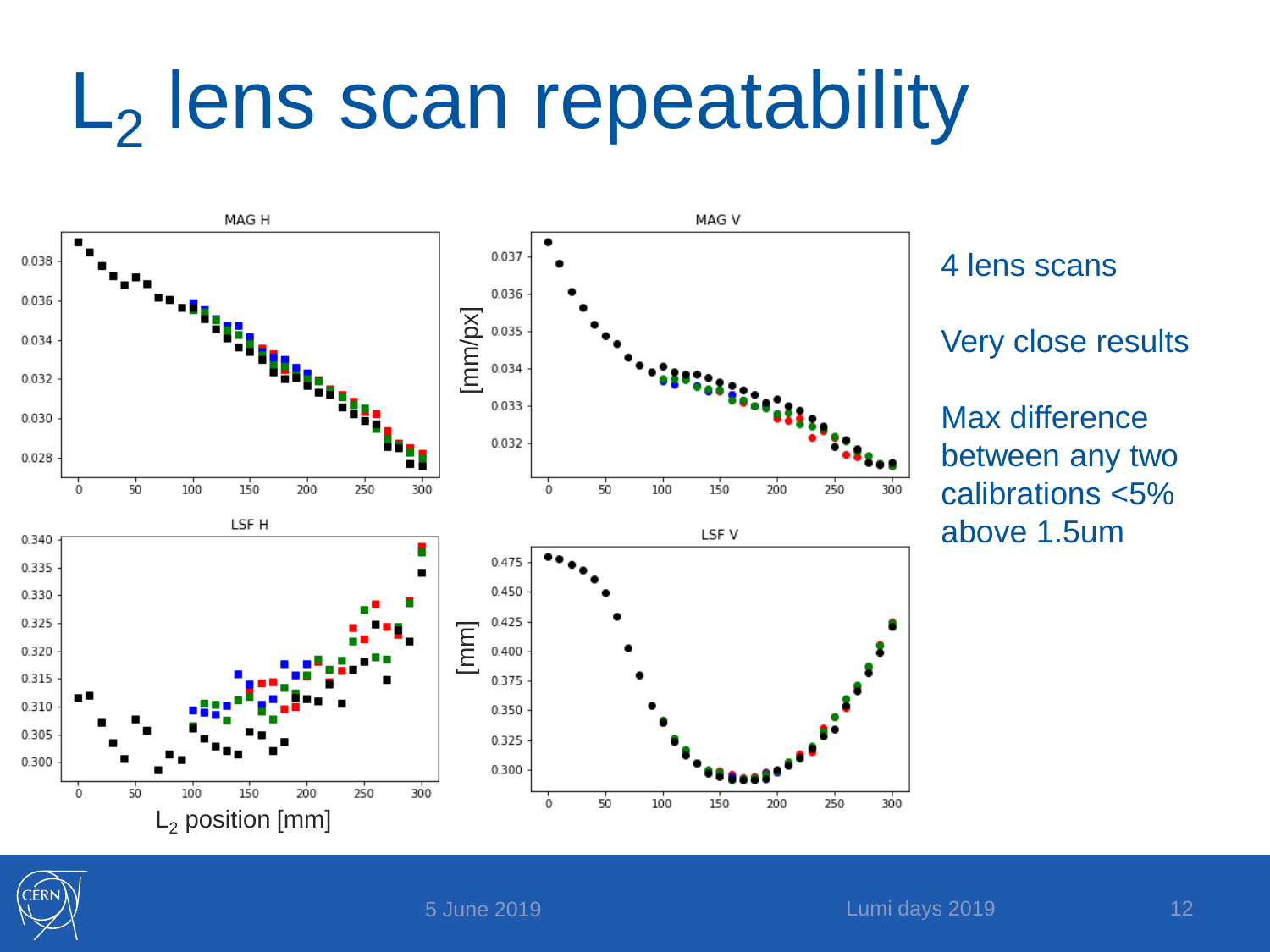## Calibration stability

Ratio of Emittances from WS and BSRT 2 months after calibration



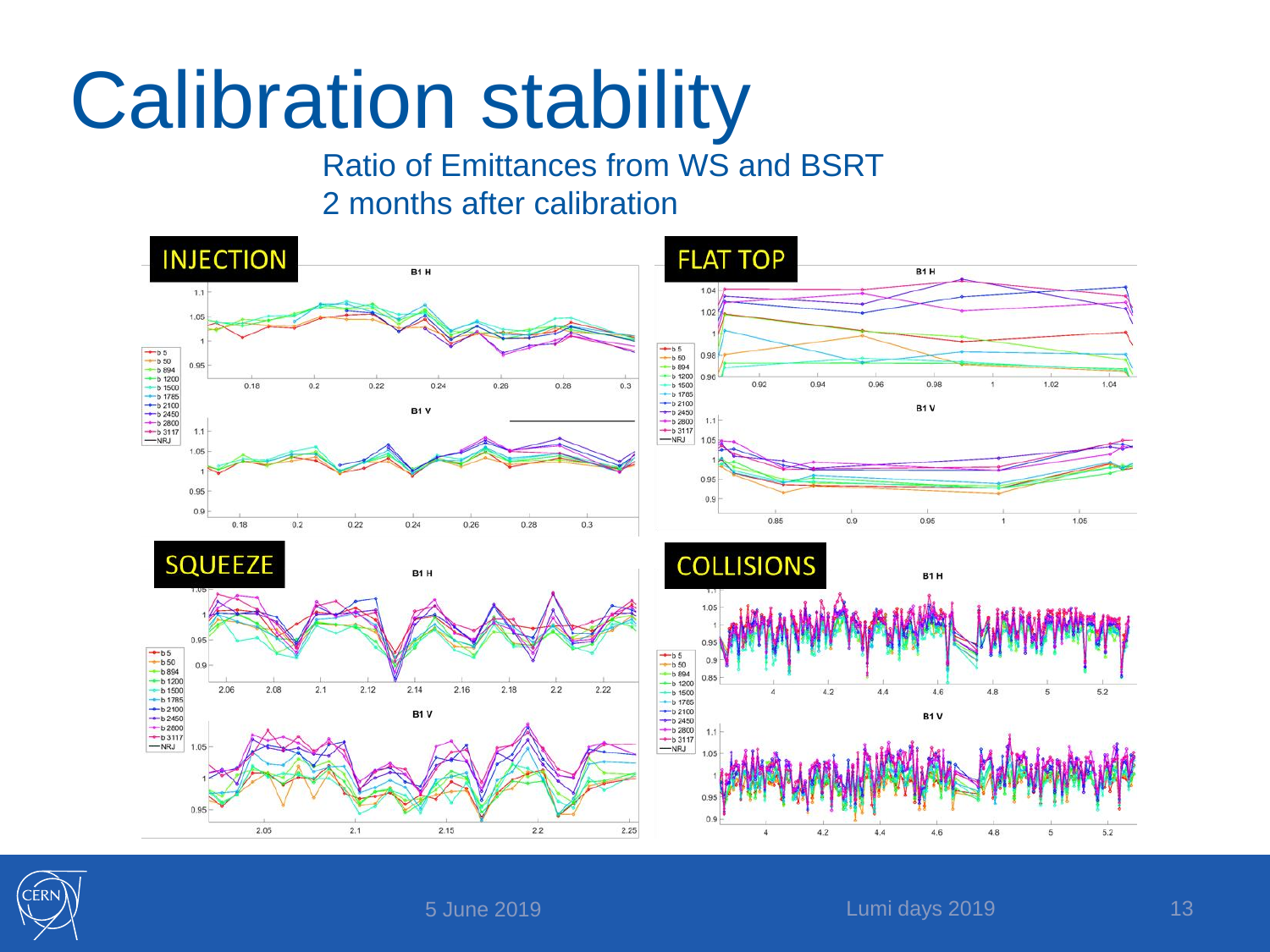## Calibration stability

Emittance from WS and BSRT, 2 months old calibration, B1 damaged optics (UV)



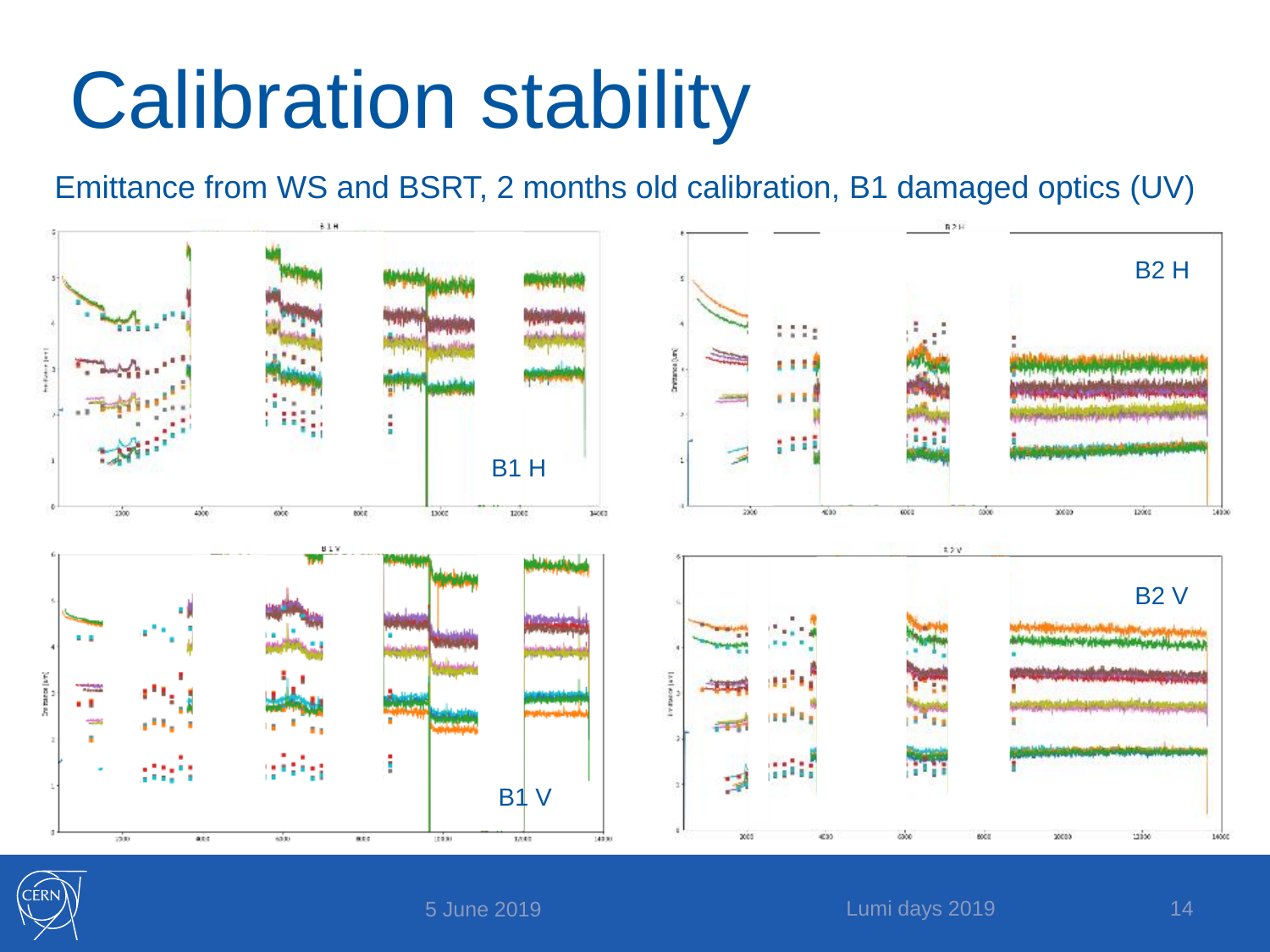## BSRT accuracy

- $LSF \sim$  beam sigma at flat top
- Deconvolution needed
- Resolution of few % (B by B differences)
- Absolute accuracy ? 10-20%
	- Calibration, beta, coupling, etc.
- Very large error during the ramp: beta, LSF, mag. Not usable at the moment
	- May be with a segmented ramp a calibration could be obtained

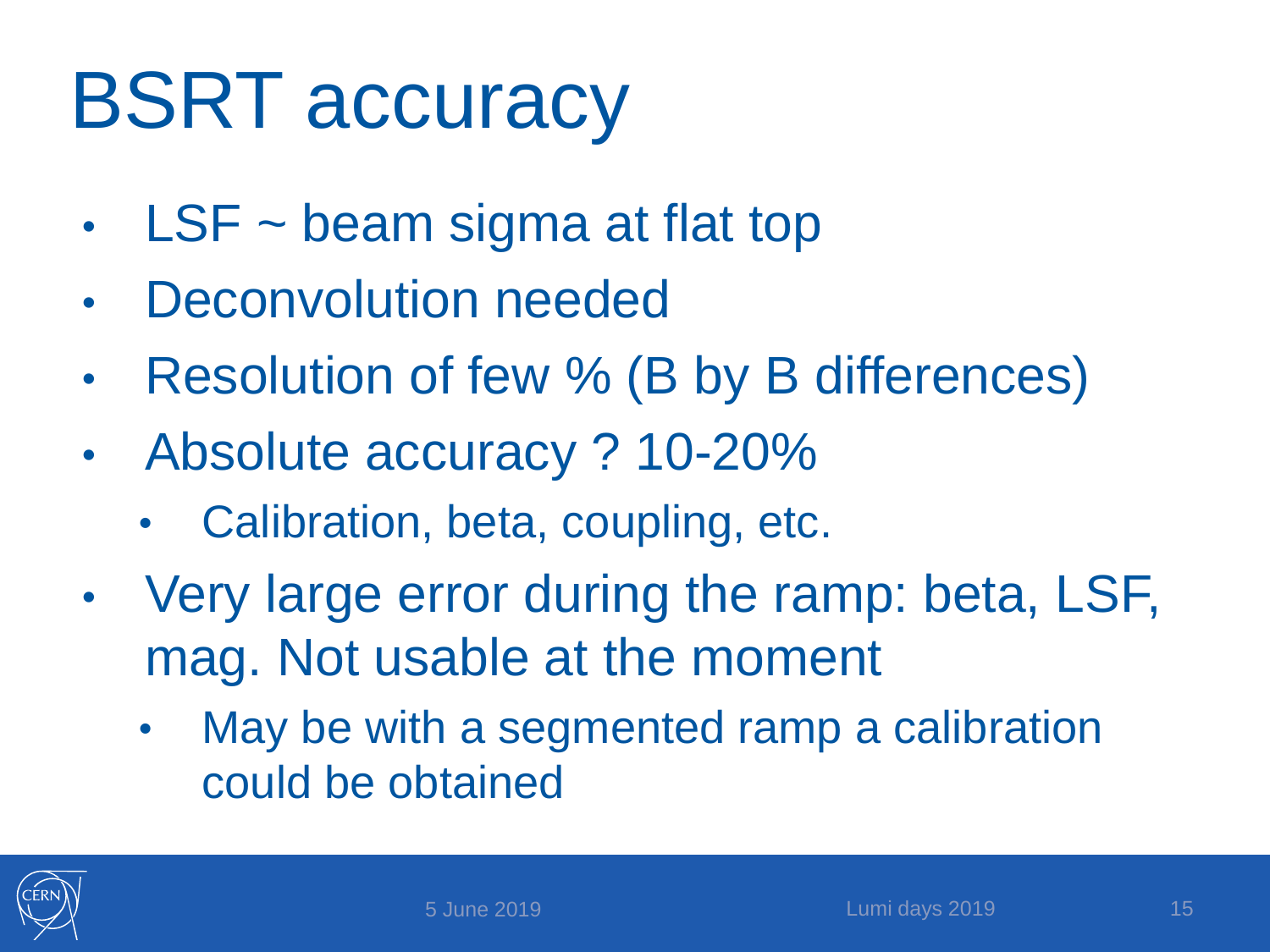## WS vs emittance scans vs emittance from absolute lumi